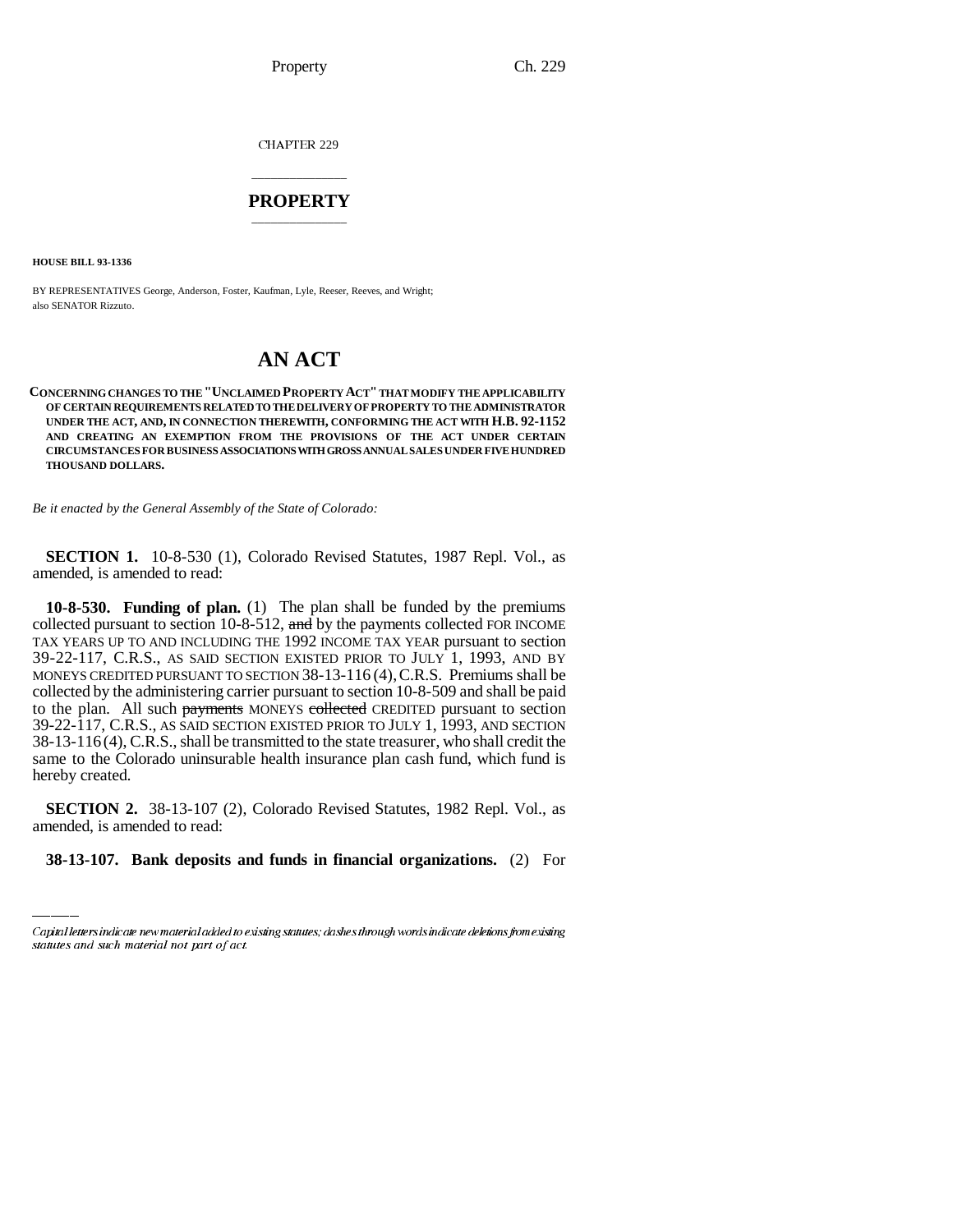purposes of subsection (1) of this section, "property" includes interest and dividends. but does not include credit card accounts.

**SECTION 3.** 38-13-133, Colorado Revised Statutes, 1982 Repl. Vol., as amended, is repealed as follows:

**38-13-133. Applicability - exclusions.** The provisions of this article shall apply only to property held by banking or financial organizations, insurance companies, or the public employees' retirement association and shall not be construed to apply to credit card accounts.

**SECTION 4.** 38-13-108.4 (1), Colorado Revised Statutes, 1982 Repl. Vol., as amended, is amended, and the said 38-13-108.4 is further amended BY THE ADDITION OF A NEW SUBSECTION, to read:

**38-13-108.4. Gift certificates and credit memos.** (1) EXCEPT AS PROVIDED IN SUBSECTION (3) OF THIS SECTION, a gift certificate or a credit memo issued in the ordinary course of an issuer's business which remains unclaimed by the owner for more than five years after becoming payable or distributable is presumed abandoned.

(3) THE PROVISIONS OF THIS SECTION SHALL APPLY TO ANY GIFT CERTIFICATE ISSUED BY A BUSINESS THAT IS REDEEMABLE IN CASH AND NOT TO ANY GIFT CERTIFICATE ISSUED FOR FOOD, PRODUCTS, GOODS, OR SERVICES.

**SECTION 5.** 38-13-110 (4) (a), Colorado Revised Statutes, 1982 Repl. Vol., as amended, is amended, and the said 38-13-110 (4) is further amended BY THE ADDITION OF A NEW PARAGRAPH, to read:

**38-13-110. Report and payment or delivery of abandoned property.**  $(4)$  (a) The report required by subsection (1) of this section must SHALL be filed and, pursuant to section 38-13-112, payment or delivery of abandoned property shall be made before November 1 of each year as of June 30 next preceding, with the initial report to be filed before November 1, 1987, except as provided in paragraphs (b), (c), and (d), AND (e) of this subsection  $(4)$ .

(e) ANY BUSINESS ASSOCIATION WITH ANNUAL GROSS RECEIPTS OF LESS THAN FIVE HUNDRED THOUSAND DOLLARS THAT HOLDS PROPERTY, TANGIBLE OR INTANGIBLE, OF VALUE UNDER FIVE HUNDRED DOLLARS SHALL NOT BE SUBJECT TO THE REQUIREMENTS OF PARAGRAPH (a) OF THIS SUBSECTION (4) AND SECTION 38-13-112 UNTIL SUCH TIME AS THE AGGREGATE VALUE OF SUCH PROPERTY EXCEEDS FIVE HUNDRED DOLLARS.

**SECTION 6.** 38-13-116 (1), Colorado Revised Statutes, 1982 Repl. Vol., as amended, is amended, and the said 38-13-116 is further amended BY THE ADDITION OF A NEW SUBSECTION, to read:

**38-13-116. Creation of funds.** (1) There is hereby created in the state treasury a fund to be known as the abandoned property fund. Except as provided in subsection SUBSECTIONS (3) AND (4) of this section, moneys collected under this article, including the proceeds from the sale of abandoned property under section 38-13-115, shall be credited to said fund and are appropriated to the administrator for payment of claims as provided in this section. The administrator shall maintain at least one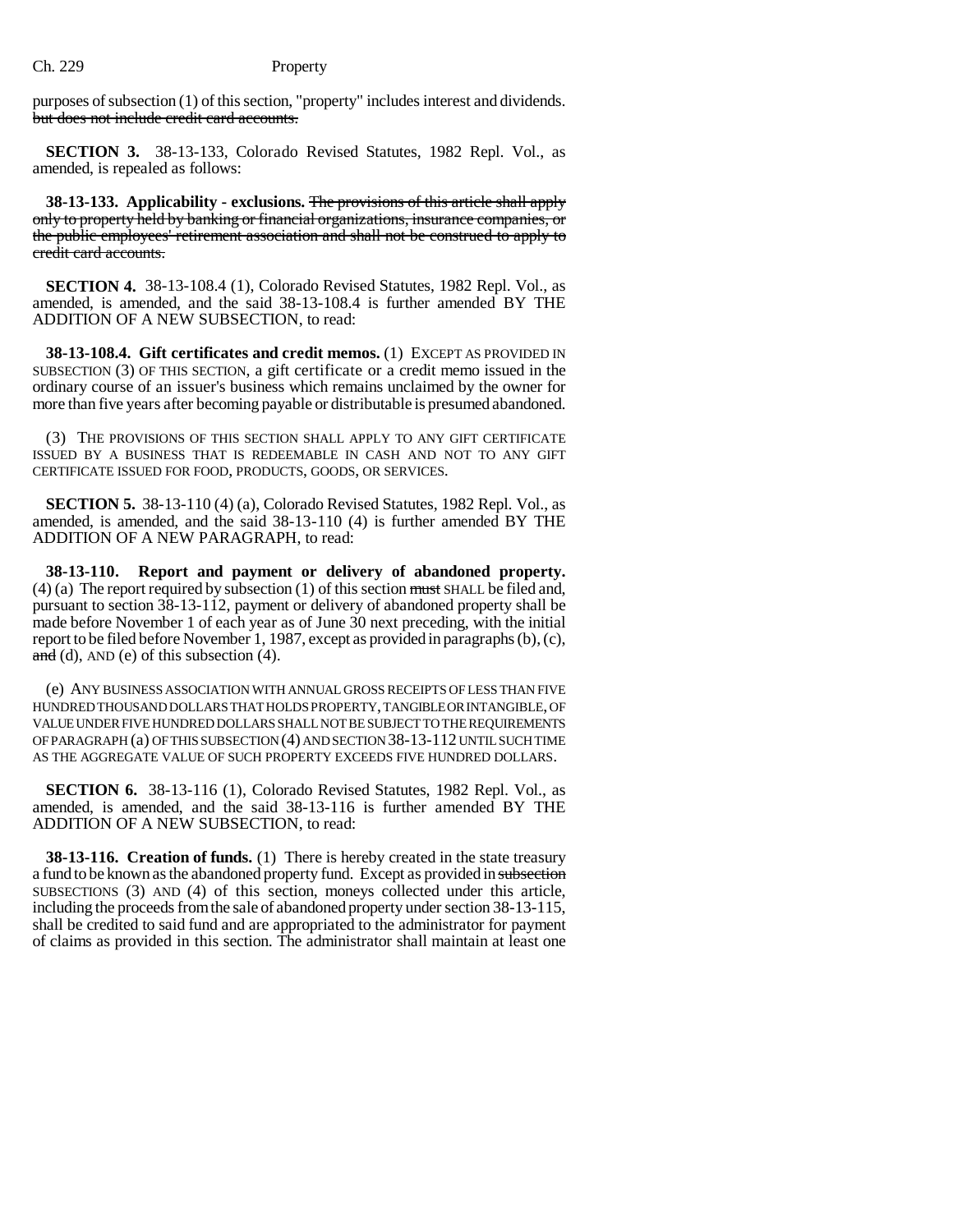## Property Ch. 229

hundred thousand dollars but not more than one hundred twenty thousand dollars in said fund for the prompt payment of all claims. The moneys in the abandoned property fund shall not revert to the general fund at the end of any fiscal year. Moneys received in excess of that required by this subsection (1) shall be credited to the general fund. The general assembly shall make annual appropriations, out of the general fund, for the direct and indirect costs of administering this article. Before crediting any moneys, the administrator shall record the name and last-known address of each person appearing from the holders' reports to be entitled to the property. The record must be available for public inspection at all reasonable business hours.

(4) (a) THERE IS HEREBY CREATED IN THE STATE TREASURY A FUND TO BE KNOWN AS THE BUSINESS ASSOCIATIONS UNCLAIMED MONEYS FUND. MONEYS COLLECTED BY THE ADMINISTRATOR UNDER THIS ARTICLE AS A RESULT OF PAYMENT OR DELIVERY TO THE ADMINISTRATOR OF AMOUNTS DUE AND PAYABLE BY BUSINESS ASSOCIATIONS, EXCEPT MONEYS COLLECTED PURSUANT TO SECTIONS 38-13-105, 38-13-106, 38-13-107,38-13-108,38-13-109,38-13-109.5,38-13-112, AND 38-13-112.5, SHALL BE CREDITED TO THE BUSINESS ASSOCIATIONS UNCLAIMED MONEYS FUND AND ARE APPROPRIATED TO THE ADMINISTRATOR FOR PAYMENT OF CLAIMS AS PROVIDED IN THIS SECTION. THE MONEYS IN THE BUSINESS ASSOCIATIONS UNCLAIMED MONEYS FUND SHALL NOT REVERT TO THE GENERAL FUND AT THE END OF ANY FISCAL YEAR.

(b) EACH YEAR AFTER NOVEMBER 1, BUT NO LATER THAN DECEMBER 30, THE ADMINISTRATOR SHALL CREDIT UP TO TWO MILLION FIVE HUNDRED THOUSAND DOLLARS FROM THE BUSINESS ASSOCIATIONS UNCLAIMED MONEYS FUND TO THE COLORADO UNINSURABLE HEALTH INSURANCE PLAN CASH FUND, CREATED IN SECTION 10-8-530 (1), C.R.S. IF IN ANY YEAR THE ADMINISTRATOR DETERMINES THAT ADDITIONAL MONEYS ARE REQUIRED TO PAY CLAIMS, THE ADMINISTRATOR SHALL REDUCE THE AMOUNT CREDITED TO THE COLORADO UNINSURABLE HEALTH INSURANCE PLAN CASH FUND FOR SUCH YEAR IN ORDER TO PAY SUCH CLAIMS. BEFORE CREDITING ANY MONEYS PURSUANT TO THIS PARAGRAPH (b), THE ADMINISTRATOR SHALL RECORD THE NAME AND LAST KNOWN ADDRESS OF EACH PERSON APPEARING FROM THE HOLDERS' REPORTS TO BE ENTITLED TO THE PROPERTY. THE RECORD SHALL BE AVAILABLE FOR PUBLIC INSPECTION AT ALL REASONABLE BUSINESS HOURS.

(c) THIS SUBSECTION (4) IS REPEALED, EFFECTIVE JULY 1, 1997.

**SECTION 7.** 38-13-123 (2), Colorado Revised Statutes, 1982 Repl. Vol., as amended, is amended, and the said 38-13-123 is further amended BY THE ADDITION OF A NEW SUBSECTION, to read:

**38-13-123. Requests for reports and examination of records.** (2) EXCEPT AS OTHERWISE PROVIDED IN SUBSECTION (7) OF THIS SECTION, the administrator, at reasonable times and upon reasonable notice, may examine the records of any person to determine whether the person has complied with the provisions of this article. The administrator may conduct the examination even if the person believes he is not in possession of any property reportable or deliverable under this article.

(7) ANY EXAMINATION UNDER THIS SECTION OF THE RECORDS OF A BUSINESS ASSOCIATION WITH ANNUAL GROSS RECEIPTS OF LESS THAN FIVE HUNDRED THOUSAND DOLLARS ARISING FROM A REPORT FILED UNDER THIS ARTICLE BY SUCH AN ASSOCIATION SHALL BE CONDUCTED BY THE ADMINISTRATOR WITHIN THREE YEARS